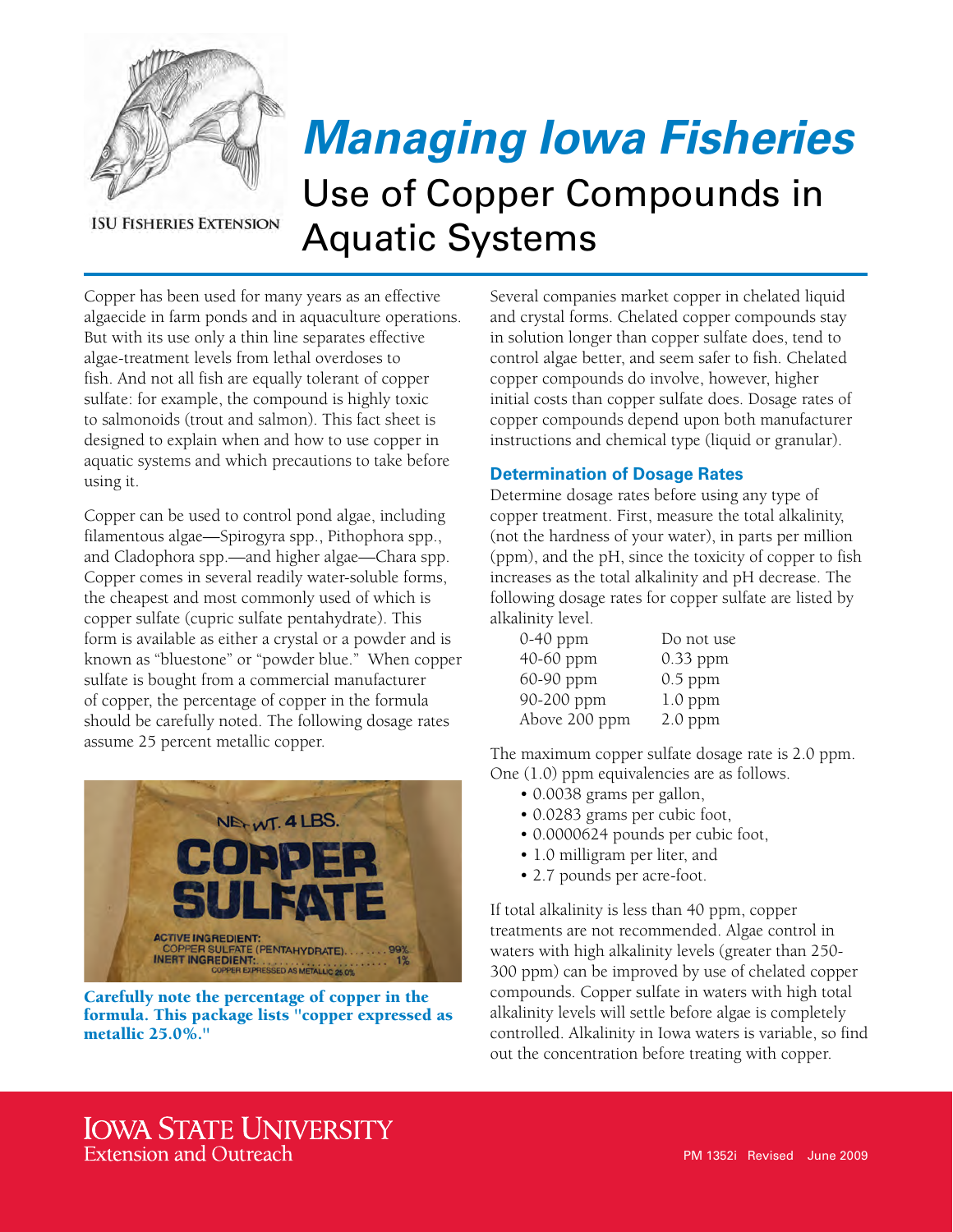## **Chemical Application**

After determining and weighing the amount of copper sulfate needed to treat the volume of water, the compound should be thoroughly dissolved in the water. Copper sulfate is much heavier than water; if simply thrown into the pond as crystals or powder, it will sink to the bottom where pond muds will chemically bind with it and lock it up. Copper sulfate should be as diluted as possible and great care should be taken in its distribution, so as to avoid the creation of "hot spots," or areas with high copper concentrations. Compounds also can be placed in a porous burlap bag and pulled behind a boat so that they gradually dissolve.

When using a commercially formulated copper, such as any of the chelated compounds, follow the label instructions for dosage rates. Liquid forms can be applied directly to the water, but they should first be mixed with the water in order to be dilute. As with copper sulfate, great care should be taken to disperse commercial formulations evenly over the entire pond area, thereby avoiding the creation of hot spots.

## **Precautions**

Copper compounds are extremely corrosive to steel containers; be sure to rinse steel containers well after using them to store this chemical. Contact with skin and eyes may be irritating. Be wary, too, of treating ponds from which sheep drink: sheep have a low tolerance of copper components, and overexposure may be fatal. Copper is also toxic to Koi.

In a pond with algae, copper treatments may cause oxygen concentrations to drop, resulting in fish kills. Pond algae are a major source of oxygen; when algae are removed, the source of oxygen also is removed. Additionally, oxygen will be consumed as the algae decompose. When treating a pond with copper, either treat in a series of small doses over time or have emergency aeration available. One method is to treat one fourth to one third of the area at a time, wait 10 to 14 days, treat again, and repeat until desired dosage rates are obtained. A degree of algae control should be evident within the first week after the initial application.

Copper also is toxic to most pond zooplankton (for example, daphnia and rotifers). If you are relying on the zooplankton as a food source, e.g., in fish fry culture ponds, you may not want to use copper, which does not break down in the environment but forms



Granular copper should be thoroughly dissolved in water. If not, it will simply sink to the bottom of the pond and be chemically bound by the soil.

insoluble compounds with other elements. Although copper rapidly disappears from water after application as an algaecide, it can accumulate in bottom sediment after repeated high rates of application.

As long as water pipes are not galvanized, copper can be used in backyard pools containing ornamental fish. But the combination of copper and galvanized pipes can yield chemical compounds fatal to the fish. Keep in mind that limited information exists regarding effects of copper on different ornamental fish; use caution when first using copper compounds. Moreover, you still need an accurate measure of total alkalinity and pH before safe treatment can be assured.

Algae problems in your pond are ultimately controlled by you addressing the causes and not just the symptoms. The influx of watershed nutrients needs to be regulated if satisfactory control of algae is to be achieved in the long term.

In conclusion, copper treatments are quite effective algaecides in certain situations and are inexpensive compared with other treatments. Yet caution must be exercised as a result of the effects of such treatments on fish and other aquatic life. If your water is low in alkalinity or pH, or if you have heavy algae bloom and no aeration, copper treatments are not recommended. Finally, as with any chemical application, you as the end user are responsible for reading and following all labeled instructions.